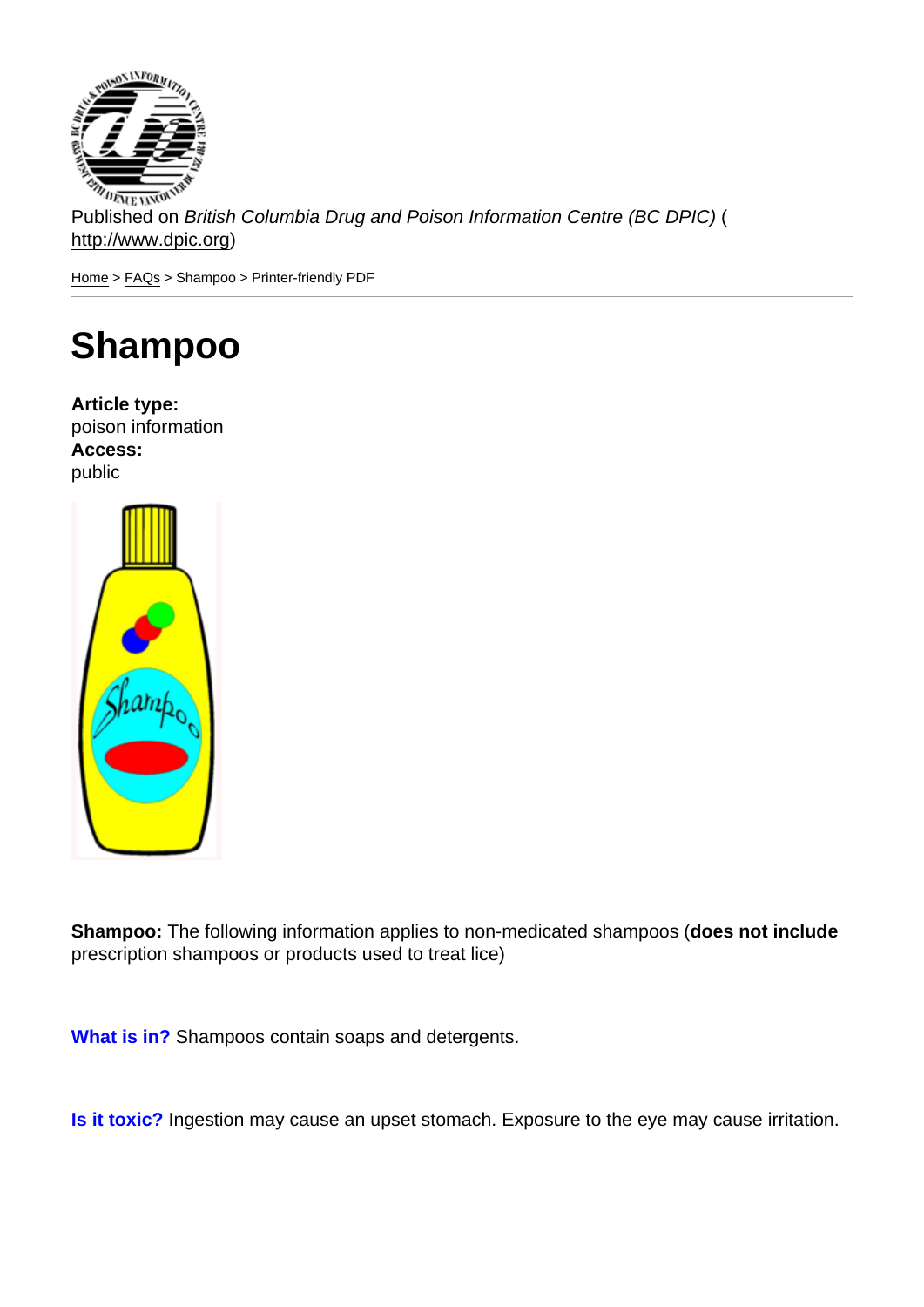### **Health Effects:**

**Eyes:** May cause a burning sensation, irritation and tearing. Symptoms usually subside once the eye is rinsed.

**Ingestion:** Possible upset stomach and vomiting. Mild irritation to the mouth and throat may occur. Symptoms usually resolve once first aid measures are taken.

#### **What to do?**

**Eyes:** Rinse eyes with a gentle stream of water for 5 minutes by any of the following methods:

- Pour a gentle stream of water from a jug or clean teapot over the eye from the inside corner by the nose, across the eye, flowing out towards the ear.
- Submerge eye in a container of water. Open and close eye.
- Young children may be wrapped like a mummy in a towel with arms at side and held over the sink, tub or laid on counter during flushing.

**Ingestion:** Rinse out mouth and drink a small glass of water or milk. Throat irritation may be relieved by sucking on a popsicle or ice cube.

**If symptoms persist after the above first aid measures contact the Poison Control Centre.**

**How can I prevent exposure?** Return product to safe storage after usage.

**Need more information:** Call the Poison Control Centre.

## **© 2012 BC Drug and Poison Information Centre**

**Keywords:**  shampoo detergents

© 2017 BC Drug and Poison Information Centre

All material found on the BC Drug and Poison Information Centre (DPIC) website is provided for informational purposes only. It is *not* meant to replace the expert advice of a healthcare professional such as a physician, pharmacist, nurse or qualified poison specialist. Use of this site is governed and restricted by specific terms of use. Please review the **full terms and conditions** below prior to using the DPIC website. In the event of a poisoning emergency, call your local poison control centre immediately. Portions of this web site are intended for healthcare professionals. Interpretation and application of information may require more detailed explanation than contained herein, particularly regarding any clinical information that is found in or linked to this site. Patients are advised to consult their health care provider